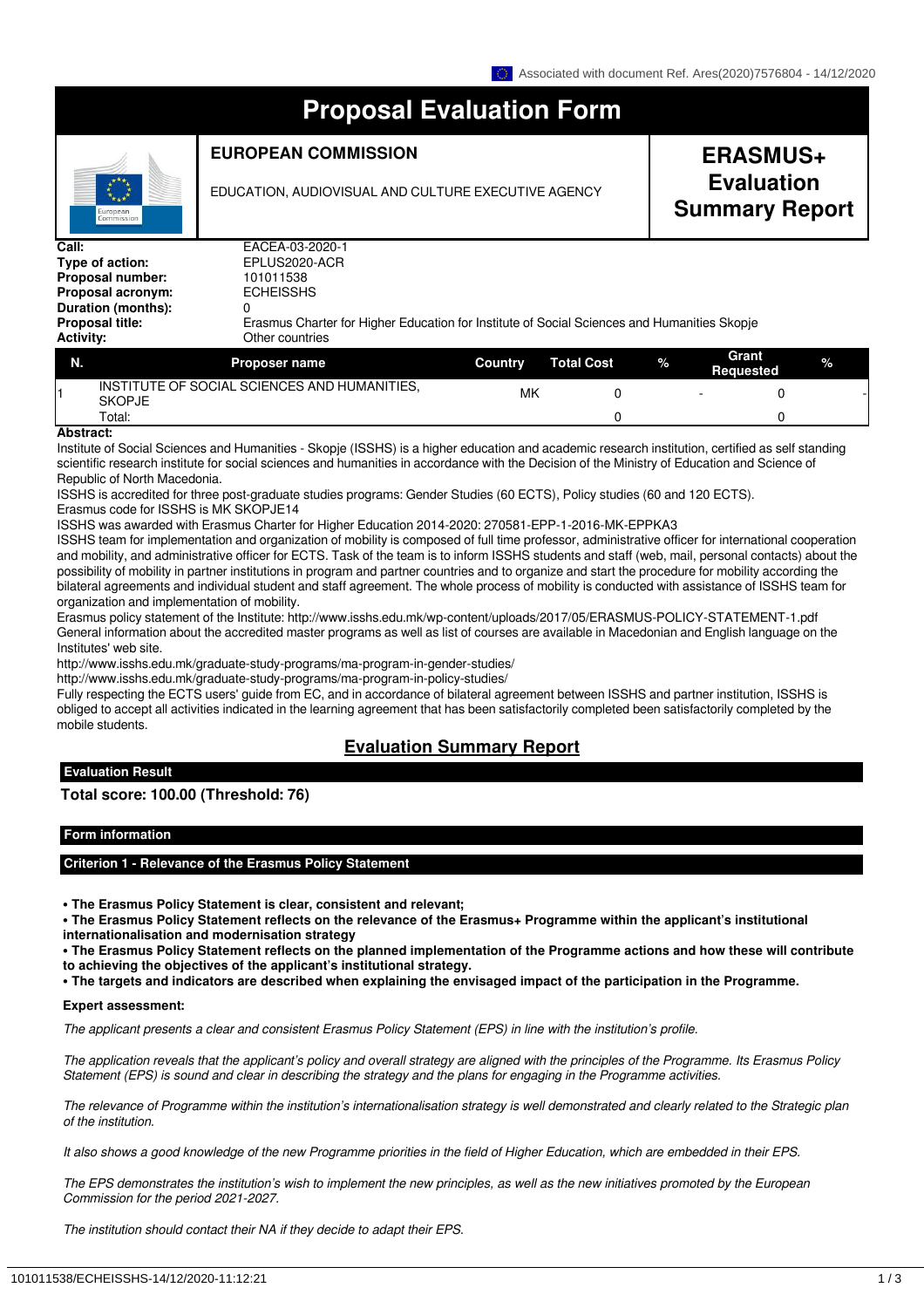#### **Criterion 2 - Adherence to the ECHE principles and practical implementation in the Higher Education Institution**

#### **Criterion 2.1 – Recognition and Transparency:**

**The application reflects on adequate procedures for full automatic recognition of all credits gained for learning outcomes achieved during a mobility period abroad/ a blended mobility. The application should reflect on the necessary measures to achieve:**

**• a correct use of learning agreements, including online learning agreements;**

**• the inclusion of appropriate information on learning outcomes, volume of workload (credits) and grades in the transcripts of records;**

**• achieving full automatic recognition of credits and the recognition of grades (if appropriate) after outgoing mobility;**

**• a clear and easy path for students to appeal in case full automatic recognition is not achieved.**

**• The provision of full information on the grading system in the inter-institutional agreements;**

**• The provision of grade distribution tables, together with transcripts of records (whenever grades are used)**

**• The transparency of the course catalogue (following the rules of the ECTS Users' Guide, explaining how the information will be provided in a timely manner and providing a link to the course-catalogue.**

**• The application reflects on adequate procedures for staff recognition when it comes to participation in mobility and in European and international cooperation projects.**

#### **Expert assessment:**

*The institution commits to implement full automatic recognition and describes some of the steps to take.*

*However, they should improve their practices by carefully reading the Council Recommendation for full automatic recognition to design a methodology to implement it at institutional level.*

*Further to the measures to implement full automatic recognition, the institution should ensure full transparency towards students, which should also include a clear procedure for appeal.*

#### **Criterion 2.2 – Adequate procedures for adherence to the principles:**

**The application reflects how the Higher Education Institution will adhere to the ECHE principles [\(cf. the ECHE Annotated](https://ec.europa.eu/programmes/erasmus-plus/resources/documents/erasmus-charter-higher-education-2021-2027-guidelines_en) [guidelines\)](https://ec.europa.eu/programmes/erasmus-plus/resources/documents/erasmus-charter-higher-education-2021-2027-guidelines_en) and details the procedures in place to participate in the Programme activities.**

#### **Expert assessment:**

*The application demonstrates that the institution will adhere in a satisfactory way to the ECHE principles, and details how they will favour mobility of staff.*

**Criterion 2.3 – Commitment to the new principles:**

**The applicant institution demonstrates a commitment to further develop the implementation of the new ECHE principles, notably:**

**• Ensuring full and equitable access to participants from all backgrounds, paying particular attention to those with fewer opportunities;**

**• Having in place a well-explained methodology for allocating ECTS credits. If this is not the case, it must be explained why the applicant is not yet using ECTS credits and how they plan to implement it in the future;**

- **Putting measures in place to implement the European Student Card Initiative;**
- **Promoting the programme's Erasmus+ mobile App to students;**
- **Implementing and promoting environmentally friendly practices in the context of the Erasmus+ Programme;**

**• Promoting civic engagement and active citizenship amongst outgoing and incoming students before, after and during mobility.**

#### **Expert assessment:**

*The application describes a fair and equitable selection procedure to be implemented. A range of actions ensures the inclusion of groups with fewer opportunities for participation in the Programme activities.*

*The institution should also consider the possibility of creating training activities for staff and students to promote full and equitable access to participants from all backgrounds.*

*The applicant shows commitment to implement the European Student Card Initiative and describes clear responsibilities within their institution. The planned timeframe for the implementation is appropriate.*

*They should also ensure that the institutional information is present and up-to-date in the E+ mobile App.*

*The institution demonstrates that they intend to promote and implement environmentally friendly practices. The examples given are appropriate and in line with the new principles of the ECHE.*

*The application makes clear mention of the opportunity to add value by actively promoting and organising activities that allow mobile participants to be civically engaged, develop their skills beyond the formal education setting, volunteer and take active part in their local society.*

*The application describes adequate measures to encourage the civic engagement of incoming and outgoing students.*

#### **Criterion 3 - Quality of the management structure**

**• The applicant institution shows qualitative levels of general management, including internal management structure, human resources and mobility/project organisation from preparation through to recognition, dissemination and evaluation;**

- **The institution has the capacity to implement the activities in place and ensure their sustainability**
- **The applicant institution demonstrates its commitment to quality management, with emphasis on human resources and**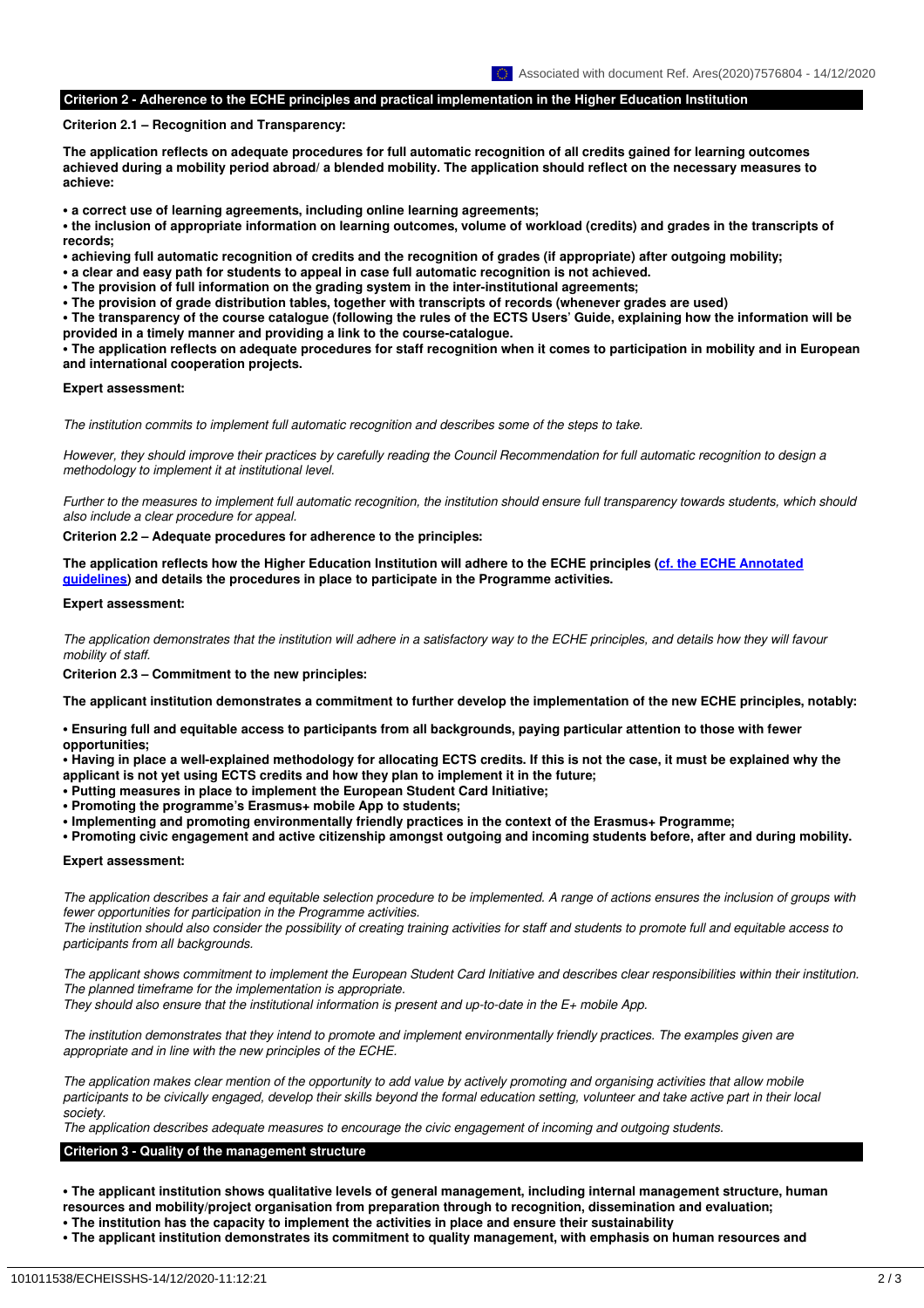#### **sustainable structures of cooperation and communication;**

## **Expert assessment:**

*The institution demonstrates that it has the capacity to implement the planned activities and to ensure their sustainability. There is therefore a commitment to improve the current cooperation structures. The measures for guaranteeing the visibility of Erasmus + opportunities are satisfactory as well as those to promote the Charter principles in the institution.*

## **Decision**

## Status: **Accepted**

#### **Summary of the proposal's key strengths and key weaknesses**

*The institution can be accepted for renewal of the Erasmus Charter for the period 2021-2027.*

*The institution should carefully read the Erasmus Charter Guidelines to ensure a sustainable and qualitative participation to the Programme.*

#### **ECHE Reference code**

#### **Eche field**

*MK SKOPJE14*